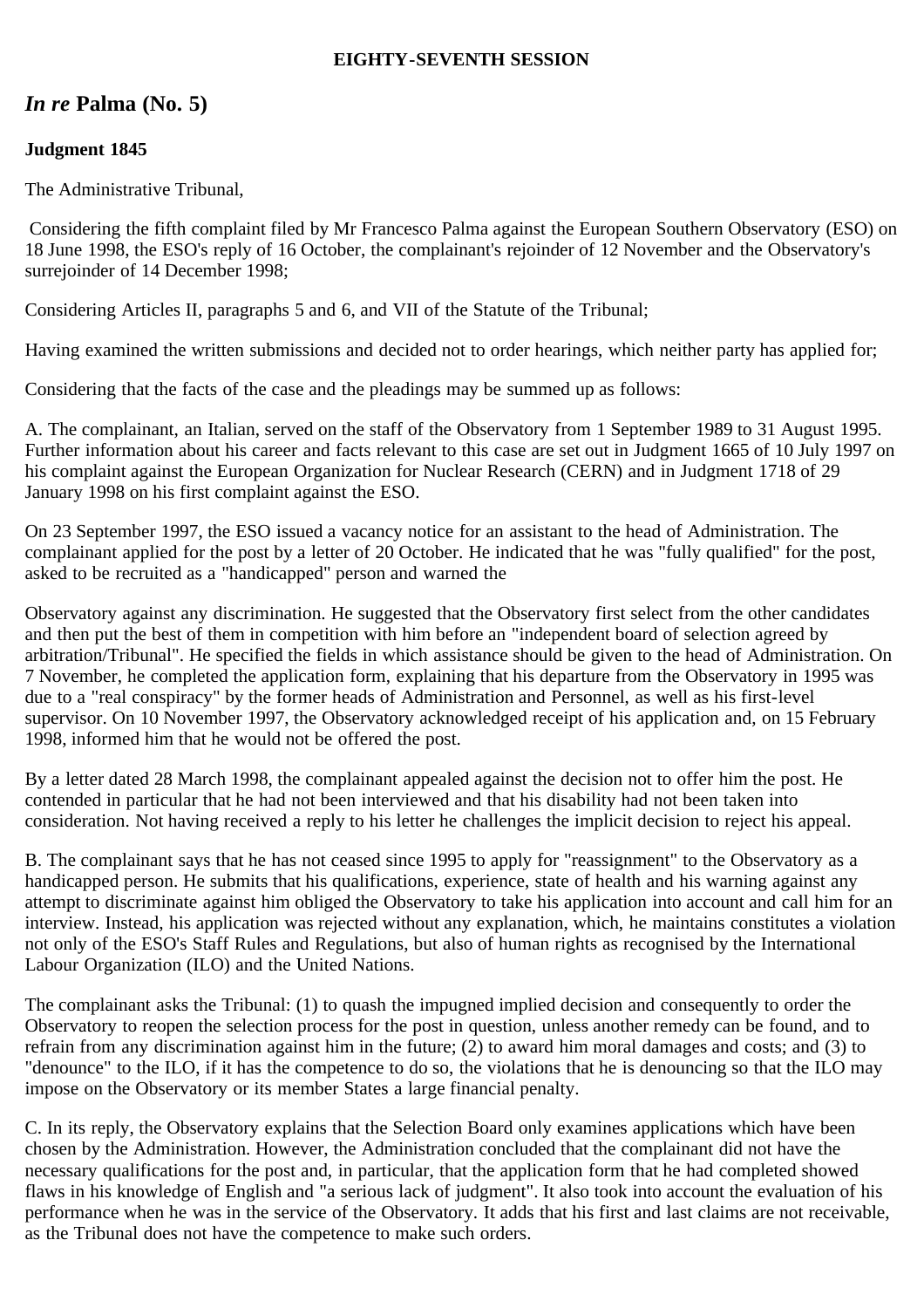D. In his rejoinder, the complainant contends that the Observatory's reply injures his professional reputation. He reports that, during his period of service with the Observatory, his performance was appreciated and he had obtained a promotion. He contends that he was the victim of discrimination by reason of his nationality and disability and believes that it would have been in the interests of the Observatory to use the knowledge that he had acquired in its service. He accuses it of bad faith and of "breach of due process".

The complainant changes his claims. He seeks the quashing of the impugned decision, but no longer specifies the consequences, and the denunciation of his case to the ILO. He maintains his claims to damages and costs.

E. In its surrejoinder, the Observatory submits that decisions concerning the appointment of staff members are within its discretionary authority and that the Tribunal therefore only exercises a limited review over the procedure. It says that the correct procedure was followed and that the complainant does not adduce any evidence to the contrary.

### CONSIDERATIONS

1. The complainant joined the ESO on 1 September 1989. By a letter of 26 January 1995 the head of Personnel gave him notice that, on the basis of the recommendation of the Contract Advisory Committee, the Director General had decided not to offer him an indefinite contract and not to renew his three-year contract when it expired on 31 August 1995.

2. On 19 July 1995 the complainant lodged a complaint with the Tribunal challenging the non-renewal of his contract, which he withdrew on 22 December 1995.

3. In 1994, whilst working at the ESO, the complainant felt a sudden pain in his left eye, which resulted in permanent loss of vision in that eye. In July 1995 the ESO Rehabilitation Board set the "degree of disability" and loss of earning capacity at 39 per cent. As set out in Judgment 1665 (*in re* Palma) under 4 and 5, the CERN Pension Fund awarded him, initially, a small "unsuitability pension", and upon appeal "*ex gratia* benefits equal to a partial incapacity pension of 40 per cent".

4. The complainant says that in August 1997 it was discovered that he was suffering from a new disability - an intervertebral disc prolapse - of which he informed the Director General in October 1997 (see Judgment 1843 *in re* Palma (No. 3), delivered today, under 5).

5. In response to a vacancy notice issued on 23 September 1997, the complainant applied for the post of assistant to the head of Administration. In a letter dated 20 October he submitted that his qualifications exceeded the ESO's expectations, and requested that he be appointed, and that account should also be taken of his disabilities. He urged the ESO not to discriminate against him - because the matter might come before the Tribunal - and he suggested that the ESO should first select the best candidate from among all the other applicants and then set up an independent selection board to decide between that candidate and himself on the basis only of capabilities and skills as demonstrated in certain areas which he specified.

6. On 10 November 1997 the ESO acknowledged receipt of the complainant's application, stating that he would be contacted if required to attend an interview. He was not called for an interview and on 15 February 1998 the head of Personnel informed him that he had not been selected.

7. The complainant appealed to the Director General on 28 March 1998, and not having received a reply, lodged this complaint on 18 June 1998. He asks the Tribunal:

(a) to quash the Observatory's implied negative decision and to order the ESO, unless it offers him an alternative and effective remedy, to reopen the selection procedure, and to refrain from further discrimination against him;

(b) to award him moral damages and costs; and

(c) to denounce to the ILO the ESO's wilful violation of his human rights in order that the ILO may impose a punitive sanction on the ESO or its member States for the proved breach of international conventions.

8. The complaint also contains various allegations as to the way he was treated in 1995. The Tribunal holds that